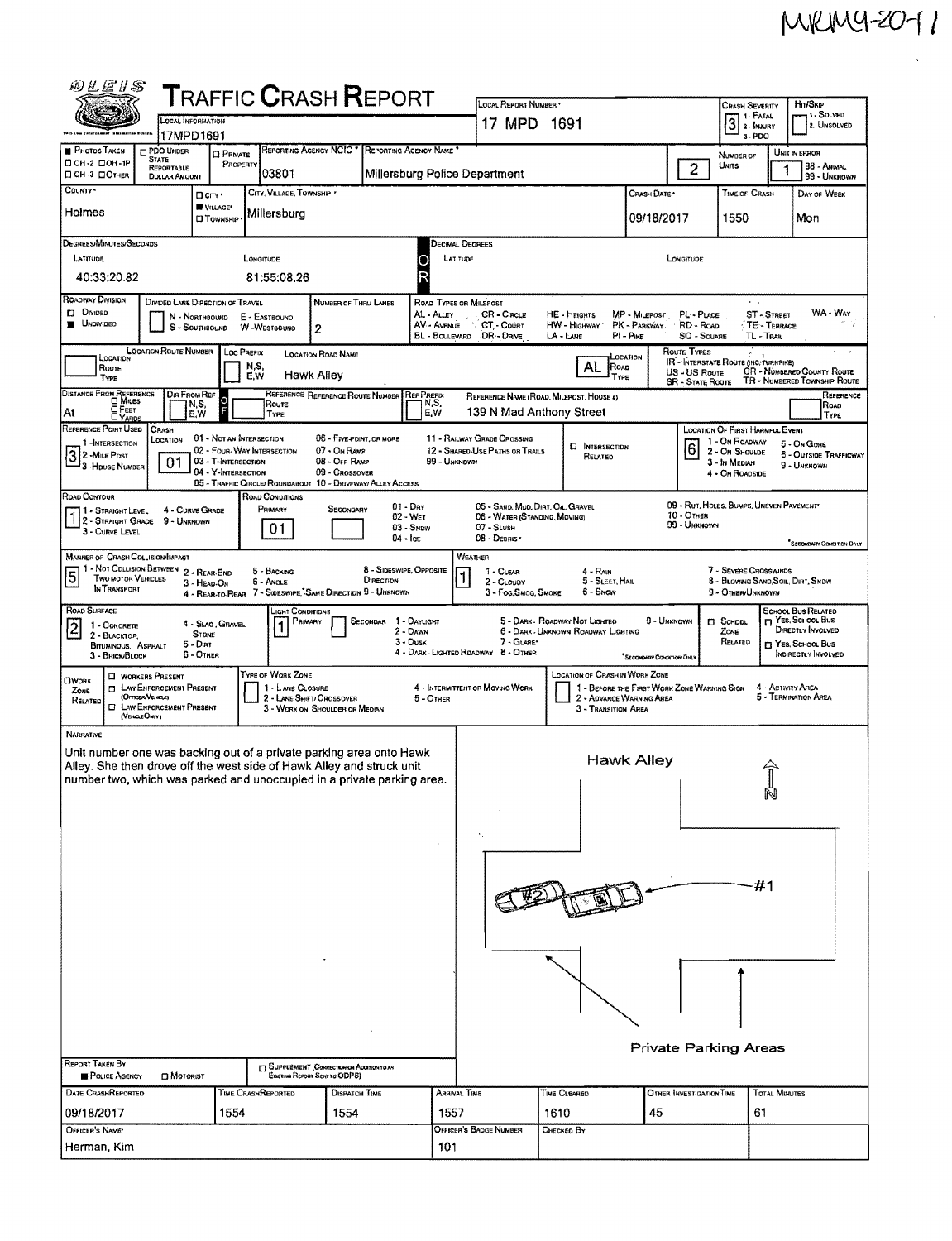|                                                                                                            |                                                     | ${\sf UnIT}$                                        |                            |                                                                          |                                                                                 |                                                                                                                                          |                                               |                                                          |                                    | LOCAL REPORT NUMBER                                                                                                                                                                                            |                                                                   |                                                                                     |                                                   |                                   |                                               |  |  |
|------------------------------------------------------------------------------------------------------------|-----------------------------------------------------|-----------------------------------------------------|----------------------------|--------------------------------------------------------------------------|---------------------------------------------------------------------------------|------------------------------------------------------------------------------------------------------------------------------------------|-----------------------------------------------|----------------------------------------------------------|------------------------------------|----------------------------------------------------------------------------------------------------------------------------------------------------------------------------------------------------------------|-------------------------------------------------------------------|-------------------------------------------------------------------------------------|---------------------------------------------------|-----------------------------------|-----------------------------------------------|--|--|
|                                                                                                            |                                                     |                                                     |                            |                                                                          |                                                                                 |                                                                                                                                          |                                               |                                                          |                                    |                                                                                                                                                                                                                |                                                                   | 17 MPD 1691                                                                         |                                                   |                                   |                                               |  |  |
| UNIT NUMBER                                                                                                |                                                     |                                                     |                            | OWNER NAME: LAST, FIRST, MIDDLE ( C) SAME AS DRIVER )                    |                                                                                 |                                                                                                                                          |                                               |                                                          | OWNER PHONE NUMBER                 |                                                                                                                                                                                                                |                                                                   | DAMAGE SCALE                                                                        |                                                   | <b>DAMAGE AREA</b>                |                                               |  |  |
| 1                                                                                                          |                                                     | Steffens, Courtney, G                               |                            |                                                                          |                                                                                 |                                                                                                                                          |                                               |                                                          | 330-317-1305                       |                                                                                                                                                                                                                |                                                                   | $\overline{2}$                                                                      |                                                   | FRONT                             |                                               |  |  |
| OWNER ADDRESS: CITY, STATE, ZIP                                                                            |                                                     |                                                     | □ SAME AS DRIVER )         |                                                                          |                                                                                 |                                                                                                                                          |                                               |                                                          |                                    |                                                                                                                                                                                                                |                                                                   |                                                                                     |                                                   |                                   | п                                             |  |  |
|                                                                                                            |                                                     |                                                     |                            |                                                                          |                                                                                 |                                                                                                                                          |                                               |                                                          |                                    |                                                                                                                                                                                                                |                                                                   | 1 - NONE                                                                            |                                                   | □                                 |                                               |  |  |
| 5819 SR 514, Lakeville, OH, 44638<br>LP STATE LICENSE PLATE NUMBER                                         |                                                     |                                                     |                            |                                                                          |                                                                                 | <b>VEHICLE IDENTIFICATION NUMBER</b>                                                                                                     |                                               |                                                          |                                    | # Occupants                                                                                                                                                                                                    |                                                                   | 2 MINOR                                                                             |                                                   |                                   |                                               |  |  |
|                                                                                                            |                                                     |                                                     |                            |                                                                          |                                                                                 |                                                                                                                                          |                                               |                                                          |                                    |                                                                                                                                                                                                                |                                                                   |                                                                                     |                                                   |                                   | O                                             |  |  |
| ΟН                                                                                                         | FPL9401                                             |                                                     |                            |                                                                          |                                                                                 | 2T3BF4DV217800                                                                                                                           |                                               |                                                          |                                    |                                                                                                                                                                                                                | 1.                                                                | 3 - FUNCTIONAL                                                                      |                                                   |                                   |                                               |  |  |
| <b>VEHICLE YEAR</b><br>2012                                                                                | <b>VEHICLE MAKE</b><br>Tovota                       |                                                     |                            |                                                                          |                                                                                 | <b>VEHICLE MODEL</b><br>Rav4                                                                                                             |                                               |                                                          | <b>VEHICLE COLOR</b><br><b>TAN</b> |                                                                                                                                                                                                                |                                                                   | 4 - Disabling                                                                       |                                                   |                                   |                                               |  |  |
| PROOF OF                                                                                                   | <b>INSURANCE COMPANY</b>                            |                                                     |                            |                                                                          |                                                                                 | POLICY NUMBER                                                                                                                            |                                               | TOWED BY                                                 |                                    |                                                                                                                                                                                                                |                                                                   |                                                                                     |                                                   | ш                                 | ם                                             |  |  |
| <b>INSURANCE</b><br>SHOWN                                                                                  | State Farm                                          |                                                     |                            |                                                                          |                                                                                 | 7659549-F25-35                                                                                                                           |                                               |                                                          |                                    |                                                                                                                                                                                                                |                                                                   | 9 - UNKNOWN                                                                         |                                                   |                                   | α                                             |  |  |
| CARRIER NAME, ADDRESS, CITY, STATE, ZIP                                                                    |                                                     |                                                     |                            |                                                                          |                                                                                 |                                                                                                                                          |                                               |                                                          |                                    |                                                                                                                                                                                                                |                                                                   |                                                                                     |                                                   |                                   | <b>CARRIER PHONE</b>                          |  |  |
|                                                                                                            |                                                     |                                                     |                            |                                                                          |                                                                                 |                                                                                                                                          |                                               |                                                          |                                    |                                                                                                                                                                                                                |                                                                   |                                                                                     |                                                   |                                   |                                               |  |  |
| US DOT                                                                                                     |                                                     | <b>VEHICLE WEIGHT GVWR/GCWR</b>                     |                            |                                                                          | CARGO BODY TYPE                                                                 |                                                                                                                                          |                                               |                                                          |                                    | <b>TRAFFICWAY DESCRIPTION</b>                                                                                                                                                                                  |                                                                   |                                                                                     |                                                   |                                   |                                               |  |  |
|                                                                                                            |                                                     |                                                     | 2 - 10,001 to 26,000x Las  | 1 - LESS THAN OR EQUAL TO 10K LBS                                        |                                                                                 | 01 - No CARGO BODY TYPE/NOT APPLICABL 09 - POLE<br>02 - Bus/ Van (9-15 Seats, Ing Driver)                                                |                                               | 10 - CARGO TANK                                          |                                    |                                                                                                                                                                                                                |                                                                   | 1 - T WO-WAY, NOT DIVIDED<br>1 2 - T WO-WAY, NOT DIVIDED, CONTINUOUS LEFT TURN LANE |                                                   |                                   |                                               |  |  |
| HM PLACARD ID NO.                                                                                          |                                                     |                                                     | 3 - MORE THAN 26,000K LBS. |                                                                          |                                                                                 | 03 - Bus (16+ SEATS, INC DRIVER)<br>04 - VEHICLE TOWING ANOTHER VEHICLE                                                                  |                                               | 11 - FLAT BEO<br>12 - Duwe                               |                                    |                                                                                                                                                                                                                |                                                                   | 3 - Two-Way, Divideo, Unprotected Painted or Grass >4FT.) Media                     |                                                   |                                   |                                               |  |  |
|                                                                                                            |                                                     |                                                     | HAZAROOUS MATERIAL         |                                                                          |                                                                                 | 05 - Logging<br>06 - INTERMODAL CONTAINER CHASIS                                                                                         |                                               | 13 - CONCRETE MIXER<br>14 - Auto Transporter             |                                    |                                                                                                                                                                                                                |                                                                   | 4 - TWO-WAY, DIVIDED, POSITIVE MEDIAN BARRIER<br>5 - ONE-WAY TRAFFICWAY             |                                                   |                                   |                                               |  |  |
|                                                                                                            | <b>HM CLASS</b><br>NUMBER                           | <b>D</b> RELATED                                    |                            |                                                                          |                                                                                 | 07 - CARGO VAN/ENCLOSED BOX                                                                                                              | 15 - GARBAGE / REFUSE                         |                                                          |                                    | <b>D</b> Hit / Skip UNIT                                                                                                                                                                                       |                                                                   |                                                                                     |                                                   |                                   |                                               |  |  |
|                                                                                                            |                                                     |                                                     |                            |                                                                          |                                                                                 | 08 - Grain, Chips, Gravel                                                                                                                |                                               | 99 - OTHER/UNKNOWN                                       |                                    |                                                                                                                                                                                                                |                                                                   |                                                                                     |                                                   |                                   |                                               |  |  |
| NON-MOTORIST LOCATION PRIOR TO IMPACT                                                                      |                                                     | 01 - INTERSECTION - MARKED CROSSWAL                 |                            | TYPE OF USE                                                              | UNIT TYPE                                                                       | PASSENGER VEHICLES (LESS THAN 9 PASSENGERS MEDIMEANY TRUCKS OR COMBO UNITS > 10xLBS BUS/VAN/LIMO(9 OR MORE INCLUDING DRIVER)             |                                               |                                                          |                                    |                                                                                                                                                                                                                |                                                                   |                                                                                     |                                                   |                                   |                                               |  |  |
|                                                                                                            | 03 - INTERSECTION OTHER                             | 02 - INTERSECTION - NO CROSSWALK                    |                            | $\mathbf{1}$                                                             | 06                                                                              | 01 - Sub-COMPACT                                                                                                                         |                                               |                                                          |                                    |                                                                                                                                                                                                                |                                                                   |                                                                                     |                                                   |                                   |                                               |  |  |
|                                                                                                            |                                                     | 04 - MIDBLOCK - MARKED CROSSWALK                    |                            | 1 - PERSONAL                                                             |                                                                                 | 02 - COMPACT<br>99 - UNKNOWN 03 - MID SIZE                                                                                               |                                               |                                                          |                                    | 13 - SINGLE UNIT TRUCK OR VAN 2AXLE, 6 TIRES 21 - BUS/VAN (9-15 SEATS, INC DRIVER)<br>22 - BUS (16+ SEATS, INC DRIVER)<br>14 - SINGLE UNIT TRUCK: 3+ AXLES<br>NON-MOTORIST<br>15 - SINGLE UNIT TRUCK / TRAILER |                                                                   |                                                                                     |                                                   |                                   |                                               |  |  |
|                                                                                                            | 06 - BICYCLE LANE                                   | 05 - TRAVEL LANE - OTHER LOCATION                   |                            | 2 - COMMERCIAL<br>3 - GOVERNMENT                                         |                                                                                 | OR HIT/SKIP<br>04 - Full Size<br>05 - Miniwan                                                                                            |                                               |                                                          |                                    | 16 - TRUCK/TRACTOR (BOBTAIL)                                                                                                                                                                                   |                                                                   |                                                                                     |                                                   | 23 - ANIMAL WITH RIDER            |                                               |  |  |
|                                                                                                            | 07 - SHOULDER/ROADSIDE<br>08 - SIDEWALK             |                                                     |                            |                                                                          |                                                                                 | 06 - SPORT UTILITY VEHICLE<br>07 - Pickup                                                                                                |                                               |                                                          | 18 - TRACTOR/DOUBLE                | 17 - TRACTOR/SEMI-TRAILER                                                                                                                                                                                      | 24 - ANIMAL WITH BUGGY, WAGON, SURREY<br>25 - BICYCLE/PEDACYCLIST |                                                                                     |                                                   |                                   |                                               |  |  |
|                                                                                                            | 09 - MEDWA/CROSSING ISLAND<br>10 - DRIVE WAY ACCESS |                                                     |                            | IN EMERGENCY                                                             |                                                                                 | 08 - Van                                                                                                                                 |                                               |                                                          | 19 - TRACTOR/TRIPLES               | 20 - OTHER MED/HEAVY VEHICLE                                                                                                                                                                                   |                                                                   |                                                                                     | 26 - PEDESTRIAN/SKATER<br>27 - OTHER NON-MOTORIST |                                   |                                               |  |  |
|                                                                                                            | 11 - SHARED-USE PATH OR TRAIL                       |                                                     |                            | RESPONSE                                                                 |                                                                                 | 09 - MOTORCYCLE<br>10 - Motorizeo Bicycle                                                                                                |                                               |                                                          |                                    |                                                                                                                                                                                                                |                                                                   |                                                                                     |                                                   |                                   |                                               |  |  |
|                                                                                                            | 12 - NON-TRAFFICWAY AREA<br>99 - OTHER/UNKNOWN      |                                                     |                            |                                                                          |                                                                                 | <b>11 - SNOWMOBILE/ATV</b><br>12 - OTHER PASSENGER VEHICLE                                                                               |                                               |                                                          |                                    | HAS HM PLACARD                                                                                                                                                                                                 |                                                                   |                                                                                     |                                                   |                                   |                                               |  |  |
| SPECIAL FUNCTION 01 NONE                                                                                   |                                                     |                                                     |                            | 09 - AMBULANCE                                                           |                                                                                 | 17 - FARM VEHICLE                                                                                                                        |                                               | MOST DAMAGED AREA                                        |                                    |                                                                                                                                                                                                                |                                                                   |                                                                                     |                                                   | ACTION                            |                                               |  |  |
| 01                                                                                                         | 02 - Taxi                                           | 03 - RENTAL TRUCK (OVER 10KLBS)                     |                            | $10 -$ Fine<br>11 - HIGHWAY/MAINTENANCE                                  |                                                                                 | 18 - FARM EQUIPMENT<br>19 - Мотопноме                                                                                                    | 07                                            | $01 - None$<br>02 - CENTER FRONT                         |                                    | 08 - LEFT SIDE<br>09 - LEFT FRONT                                                                                                                                                                              |                                                                   | 99 - UNKNOWN                                                                        |                                                   | $\overline{\mathbf{3}}$           | 1 - Non-Contact                               |  |  |
|                                                                                                            | 05 - Bus Transit                                    | 04 - Bus - SCHODL (PUBLIC OR PRIVATE) 12 - MILITARY |                            | 13 - Pouce                                                               |                                                                                 | 20 - Golf Cart<br>$21 - TRAH$                                                                                                            |                                               | 03 - Right Front<br>MPACT ARE 04 - RIGHT SIDE            |                                    | 10 - TOP AND WINDOWS<br>11 - UNDERCARRIAGE                                                                                                                                                                     |                                                                   |                                                                                     |                                                   |                                   | $\frac{3}{3}$ 2 - Non-Collision<br>4 - STRUCK |  |  |
|                                                                                                            | 06 - Bus - Charter<br>07 - Bus - SHUTTLE            |                                                     |                            | 14 - Pusuc UTILITY                                                       |                                                                                 | 22 - OTHER (EXPLAIN IN MARRATIVE)                                                                                                        | 07                                            | 05 - RIGHT REAR<br>06 - REAR CENTER                      |                                    | 12 - LOAD/TRAILER                                                                                                                                                                                              |                                                                   |                                                                                     |                                                   |                                   | 5 - STRIKING/STRUCK                           |  |  |
|                                                                                                            | 08 - Bus - Other                                    |                                                     |                            | 15 - OTHER GOVERNMENT<br>16 - CONSTRUCTION EOIP.                         |                                                                                 |                                                                                                                                          |                                               | 07 - LEFT REAR                                           |                                    | 13 - TOTAL (ALL AREAS)<br>14 - Отнев                                                                                                                                                                           |                                                                   |                                                                                     |                                                   |                                   | 9 - UNKNOWN                                   |  |  |
| PRE- CRASH ACTIONS                                                                                         |                                                     |                                                     |                            |                                                                          |                                                                                 |                                                                                                                                          |                                               |                                                          |                                    |                                                                                                                                                                                                                |                                                                   |                                                                                     |                                                   |                                   |                                               |  |  |
| 02                                                                                                         | MOTORIST                                            | 01 - STRAIGHT AHEAD                                 |                            | 07 - MAKING U-TURN                                                       |                                                                                 | 13 - NEGOTIATING A CURVE                                                                                                                 |                                               | Non-Motorist                                             |                                    | 15 - ENTERING OR CROSSING SPECIFIED LOCATIO                                                                                                                                                                    |                                                                   |                                                                                     |                                                   |                                   | 21 - OTHER NON-MOTORIST ACTION                |  |  |
|                                                                                                            |                                                     | 02 - BACKING                                        |                            | 08 - ENTERING TRAFFIC LANE                                               |                                                                                 | 14 - OTHER MOTORIST ACTIO                                                                                                                |                                               |                                                          |                                    | 16 - WALKING, RUNNING, JOGGING, PLAYING, CYCLING                                                                                                                                                               |                                                                   |                                                                                     |                                                   |                                   |                                               |  |  |
| 03 - Changing Lanes<br>09 - LEAVING TRAFFIC LANE<br>99 - UNKNOWN<br>04 - OVERTAXING/PASSING<br>10 - PARKED |                                                     |                                                     |                            |                                                                          |                                                                                 |                                                                                                                                          | 17 - WORKING<br>18 - Pushing Vehicle          |                                                          |                                    |                                                                                                                                                                                                                |                                                                   |                                                                                     |                                                   |                                   |                                               |  |  |
|                                                                                                            |                                                     | 05 - MAKING RIGHT TURN<br>06 - MAKING LEFT TURN     |                            | 11 - SLOWING OR STOPPED IN TRAFFIC<br>12 - DRIVERLESS                    |                                                                                 |                                                                                                                                          |                                               |                                                          | $20 -$ Standing                    | 19 - APPROACHING OR LEAVING VEHICLE                                                                                                                                                                            |                                                                   |                                                                                     |                                                   |                                   |                                               |  |  |
| <b>CONTRIBUTING CIRCUMSTANCE</b>                                                                           |                                                     |                                                     |                            |                                                                          |                                                                                 |                                                                                                                                          |                                               |                                                          |                                    |                                                                                                                                                                                                                |                                                                   | <b>VEHICLE DEFECTS</b>                                                              |                                                   |                                   |                                               |  |  |
| PRIMARY                                                                                                    | MOTORIST                                            |                                                     |                            |                                                                          |                                                                                 |                                                                                                                                          | Non-Motorist                                  |                                                          |                                    |                                                                                                                                                                                                                |                                                                   |                                                                                     | 01 - TURN SIGNALS                                 |                                   |                                               |  |  |
| 01 - None<br>11 - IMPROPER BACKING<br>11<br>02 - FAILURE TO YIELD                                          |                                                     |                                                     |                            |                                                                          |                                                                                 | 22 - NONE<br>12 - IMPROPER START FROM PARKED POSITION<br>23 - IMPROPER CROSSING                                                          |                                               |                                                          |                                    |                                                                                                                                                                                                                |                                                                   | 02 - Head Lamps<br>03 - TAIL LAMPS                                                  |                                                   |                                   |                                               |  |  |
| 03 - RAN RED LIGHT<br>04 - RAN STOP SIGN                                                                   |                                                     |                                                     |                            |                                                                          |                                                                                 | 13 - STOPPED OR PARKED ILLEGALLY<br>24 - DARTING<br>14 - OPERATING VEHICLE IN NEGLIGENT MANNER<br>25 - LYING AND/OR ILLEGALLY IN ROADWAY |                                               |                                                          |                                    |                                                                                                                                                                                                                |                                                                   | 04 - BRAKES<br>05 - STEERING                                                        |                                                   |                                   |                                               |  |  |
| SECONDARY                                                                                                  |                                                     | 05 - Excesoso Speed Limit<br>06 - UNSAFE SPEED      |                            |                                                                          | 15 - Swering to Avoid (Due to External Conditions)<br>16 - WRONG SIDE/WRONG WAY | 26 - FALURE TO YIELD RIGHT OF WAY                                                                                                        | 06 - TIRE BLOWOUT<br>07 - WORN OR SLICK TIRES |                                                          |                                    |                                                                                                                                                                                                                |                                                                   |                                                                                     |                                                   |                                   |                                               |  |  |
| 07 - IMPROPER TURN<br>17 - FALURE TO CONTROL<br>08 - LEFT OF CENTER                                        |                                                     |                                                     |                            |                                                                          |                                                                                 | 27 - NOT VISIBLE (DARK CLOTHING)<br>28 - INATTENTIVE<br>18 - VISION OBSTRUCTION<br>29 - FAILURE TO OBEY TRAFFIC SIGNS                    |                                               |                                                          |                                    |                                                                                                                                                                                                                |                                                                   | 08 - TRAILER EQUIPMENT DEFECTIVE<br>09 - Motor TrousLE                              |                                                   |                                   |                                               |  |  |
| 09 - FOLLOWED TOO CLOSELY/ACDA<br>99 - UNKNOWN<br>10 - IMPROPER LANE CHANGE                                |                                                     |                                                     |                            |                                                                          |                                                                                 | 19 - OPERATING DEFECTIVE EQUIPMENT<br>/SIGNALS/OFFICER<br>20 - LOAD SHIFTING/FALLING/SPILLING<br>30 - WRONG SIDE OF THE ROAD             |                                               |                                                          |                                    |                                                                                                                                                                                                                |                                                                   |                                                                                     |                                                   |                                   | 10 - DISABLED FROM PRIOR ACCIDENT             |  |  |
|                                                                                                            |                                                     | <b>/PASSING/OFF ROAD</b>                            |                            |                                                                          | 21 - OTHER IMPROPER ACTION                                                      |                                                                                                                                          |                                               | 31 - ÖTHER NON-MOTORIST ACTION                           |                                    |                                                                                                                                                                                                                |                                                                   |                                                                                     |                                                   | 11 - OTHER DEFECTS                |                                               |  |  |
| <b>SEQUENCE OF EVENTS</b>                                                                                  |                                                     |                                                     |                            |                                                                          |                                                                                 | <b>NON-COLLISION EVENTS</b>                                                                                                              |                                               |                                                          |                                    |                                                                                                                                                                                                                |                                                                   |                                                                                     |                                                   |                                   |                                               |  |  |
| 21                                                                                                         |                                                     |                                                     | 5                          | 6                                                                        |                                                                                 | 01 - Overturn/Rollover                                                                                                                   |                                               | 06 - EQUIPMENT FAILURE                                   | (BLOWN TIRE, BRAKE FARURE, ETC)    |                                                                                                                                                                                                                |                                                                   | 10 - Cross Median                                                                   |                                                   |                                   |                                               |  |  |
| FIRST                                                                                                      | Most                                                |                                                     |                            |                                                                          |                                                                                 | 02 - FIRE/EXPLOSION<br>03 - IMMERSION                                                                                                    |                                               | 07 - SEPARATION OF UNITS                                 |                                    |                                                                                                                                                                                                                |                                                                   | 11 - Cross CENTER LINE<br>OPPOSITE DIRECTION OF TRAVEL                              |                                                   |                                   |                                               |  |  |
| $\mathbf{1}$<br><b>HARMFUL</b><br>Event                                                                    | HARMFUL <sup>1</sup><br>EVENT                       |                                                     |                            | 99 - UNKNOWN                                                             |                                                                                 | 04 - JACKKNIFE<br>05 - CARGO/EQUIPMENT LOSS OR SHIFT                                                                                     |                                               | 08 - RAN OFF ROAD RIGHT<br>09 - RAN OFF ROAD LEFT        |                                    |                                                                                                                                                                                                                |                                                                   | 12 - DOWNHILL RUNAWAY<br>13 - OTHER NON-COLLISION                                   |                                                   |                                   |                                               |  |  |
|                                                                                                            |                                                     |                                                     |                            |                                                                          |                                                                                 | COLLISION WITH FIXED, OBJECT                                                                                                             |                                               |                                                          |                                    |                                                                                                                                                                                                                |                                                                   |                                                                                     |                                                   |                                   |                                               |  |  |
| COLUSION WITH PERSON, VEHICLE OR OBJECT NOT FIXED<br>14 - PEDESTRIAN                                       |                                                     |                                                     |                            | 21 - PARKED MOTOR VEHICLE                                                |                                                                                 | 25 - IMPACT ATTENUATOR/CRASH CUSHION 83 - MEDIAN CABLE BARRIER<br>26 - BRIDGE OVERHEAD STRUCTURE                                         |                                               | 34 - MEDIAN GUARDRAIL BARRIER                            |                                    |                                                                                                                                                                                                                |                                                                   | 41 - OTHER POST, POLE<br>OR SUPPORT                                                 |                                                   | $48 - T$ REE<br>49 - FIRE HYDRANT |                                               |  |  |
| 15 - PEDALCYCLE                                                                                            |                                                     |                                                     |                            | 22 - WORK ZONE MAINTENANCE EQUIPMENT                                     |                                                                                 | 27 - BRIDGE PIER OR ABUTMENT                                                                                                             |                                               | 35 - MEDIAN CONCRETE BARRIER                             |                                    |                                                                                                                                                                                                                | 42 - CULVERT<br>43 - Cuns                                         |                                                                                     |                                                   |                                   | 50 - WORK ZONE MAINTENANCE                    |  |  |
| 16 - RAILWAY VEHICLE (TRAN, ENGINE)<br>17 - ANIMAL - FARM                                                  |                                                     |                                                     |                            | 23 - STRUCK BY FALLING, SHIFTING CARGO<br>OR ANYTHING SET IN MOTION BY A |                                                                                 | 28 - BRIDGE PARAPET<br>29 - BRIDGE FLAIL                                                                                                 |                                               | 36 - MEDIAN OTHER BARRIER<br>37 - TRAFFIC SIGN POST      |                                    |                                                                                                                                                                                                                | 44 - Опсн                                                         |                                                                                     |                                                   | EQUIPMENT                         | 51 - WALL, BUILDING, TUNNEL                   |  |  |
| 18 - Animal - Deer<br>19 - ANMAL-OTHER                                                                     |                                                     |                                                     | <b>MOTOR VEHICLE</b>       | 24 - OTHER MOVABLE OBJECT                                                |                                                                                 | 30 - GUARDRAIL FACE<br>31 - GUARDRAILEND                                                                                                 |                                               | 38 - OVERHEAD SIGN POST<br>39 - LIGHT/LUMINARIES SUPPORT |                                    |                                                                                                                                                                                                                | 46 - FENCE                                                        | 45 - EMBANKMENT                                                                     |                                                   | 52 - Отнев Fixed Овлест           |                                               |  |  |
| 20 - MOTOR VEHICLE IN TRANSPORT                                                                            |                                                     |                                                     |                            |                                                                          |                                                                                 | 32 - PORTABLE BARRIER                                                                                                                    |                                               | 40 - UTILITY POLE                                        |                                    |                                                                                                                                                                                                                | 47 - MAILBOX                                                      |                                                                                     |                                                   |                                   |                                               |  |  |
|                                                                                                            |                                                     | POSTED SPEED                                        | <b>TRAFFIC CONTROL</b>     |                                                                          |                                                                                 |                                                                                                                                          |                                               |                                                          |                                    | UNIT DIRECTION                                                                                                                                                                                                 |                                                                   | 1 - North                                                                           |                                                   |                                   | 9 - UNKNOWN                                   |  |  |
|                                                                                                            |                                                     |                                                     |                            |                                                                          |                                                                                 |                                                                                                                                          |                                               |                                                          |                                    |                                                                                                                                                                                                                |                                                                   |                                                                                     |                                                   | 5 - NORTHEAST                     |                                               |  |  |
| UNIT SPEED<br>5                                                                                            |                                                     |                                                     | 01                         | 01 - No Controls                                                         |                                                                                 | 07 - RAILROAD CROSSBUCKS<br>08 - RAILROAD FLASHERS                                                                                       |                                               | 13 - CROSSWALK LINES<br>14 - WALK/DON'T WALK             |                                    | FROM                                                                                                                                                                                                           | To<br>8                                                           | 2 - South                                                                           |                                                   | 6 - NORTHWEST                     |                                               |  |  |
|                                                                                                            |                                                     |                                                     |                            | 02 - Sitop Sign<br>03 - YIELD SIGN                                       |                                                                                 | 09 - RALROAD GATES                                                                                                                       | 15 - О тиєв                                   |                                                          |                                    |                                                                                                                                                                                                                |                                                                   | $3 - EAST$<br>$4 - W_{EST}$                                                         |                                                   | 7 - SOUTHEAST<br>8 - SOUTHWEST    |                                               |  |  |
| <b>STATED</b><br><b>ESTIMATED</b>                                                                          |                                                     |                                                     |                            | 04 - TRAFFIC SIGNAL<br>05 - TRAFFIC FLASHERS<br>06 - SCHOOL ZONE         |                                                                                 | 10 - COSTRUCTION BARRICADE<br>11 - PERSON (FLAGGER, OFFICER<br>12 - PAVEMENT MARKINGS                                                    | 16 - Not Reported                             |                                                          |                                    |                                                                                                                                                                                                                |                                                                   |                                                                                     |                                                   |                                   |                                               |  |  |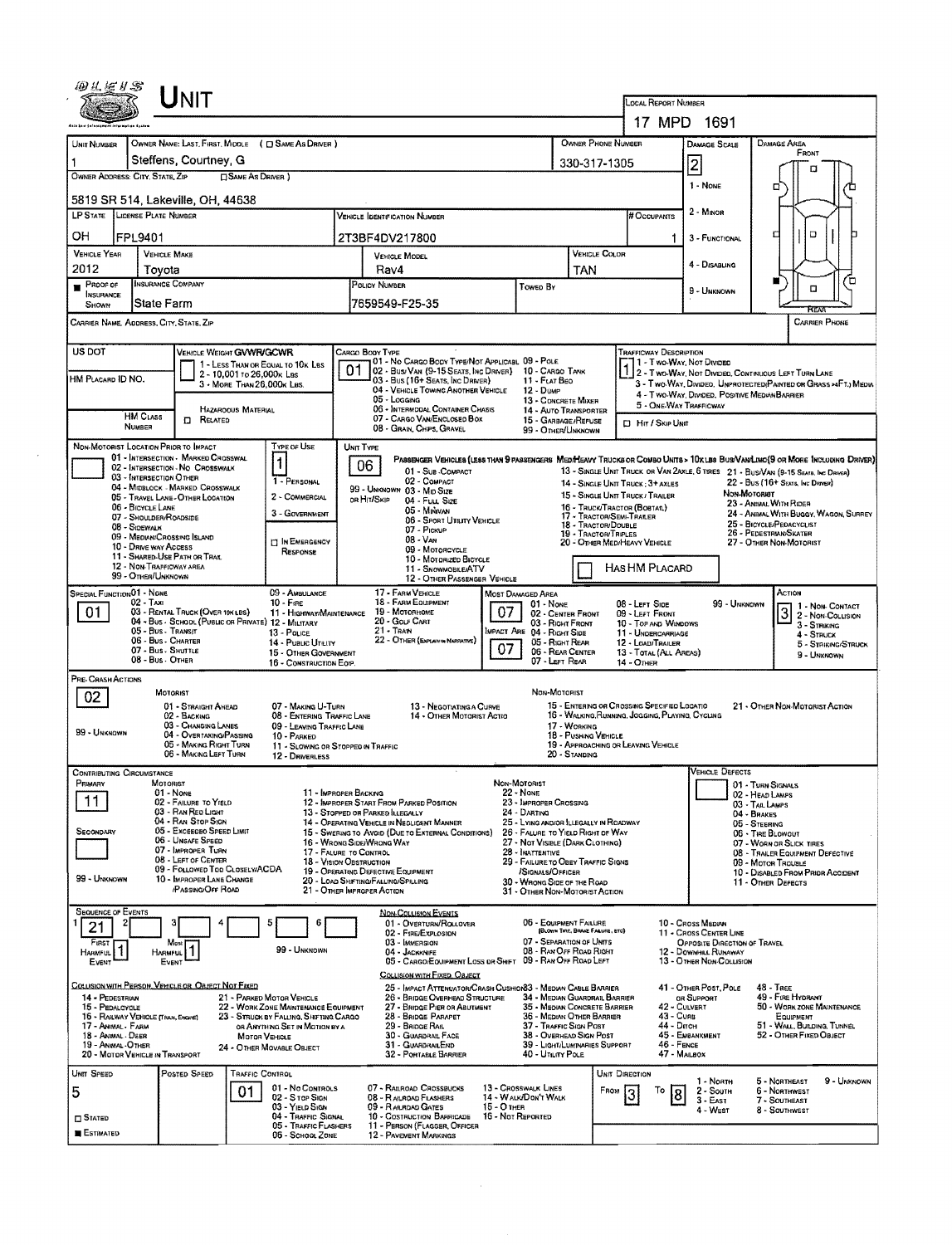|                                                                                                                                                                                                                                                                                                            |                           | UNIT                                                                               |                                                               |                                                                                       |                                                             |                                                                                                                              |                                                     |                                                                              |                                  |                                                                                                                   | LODAL REPORT NUMBER                                                                                                             |                                                                                                                                                    |                                                                    |                                      |                            |  |  |  |
|------------------------------------------------------------------------------------------------------------------------------------------------------------------------------------------------------------------------------------------------------------------------------------------------------------|---------------------------|------------------------------------------------------------------------------------|---------------------------------------------------------------|---------------------------------------------------------------------------------------|-------------------------------------------------------------|------------------------------------------------------------------------------------------------------------------------------|-----------------------------------------------------|------------------------------------------------------------------------------|----------------------------------|-------------------------------------------------------------------------------------------------------------------|---------------------------------------------------------------------------------------------------------------------------------|----------------------------------------------------------------------------------------------------------------------------------------------------|--------------------------------------------------------------------|--------------------------------------|----------------------------|--|--|--|
|                                                                                                                                                                                                                                                                                                            |                           |                                                                                    |                                                               |                                                                                       |                                                             |                                                                                                                              |                                                     |                                                                              |                                  |                                                                                                                   |                                                                                                                                 |                                                                                                                                                    |                                                                    |                                      |                            |  |  |  |
|                                                                                                                                                                                                                                                                                                            |                           |                                                                                    |                                                               |                                                                                       |                                                             |                                                                                                                              |                                                     |                                                                              | 17 MPD 1691                      |                                                                                                                   | DAMAGE AREA                                                                                                                     |                                                                                                                                                    |                                                                    |                                      |                            |  |  |  |
| UNIT NUMBER<br>2                                                                                                                                                                                                                                                                                           |                           | OWNER NAME: LAST, FIRST, MIDDLE ( C SAME AS DRIVER )<br>Rohr, Nicholas, L          |                                                               |                                                                                       |                                                             | OWNER PHONE NUMBER                                                                                                           |                                                     |                                                                              | <b>DAMAGE SCALE</b>              |                                                                                                                   |                                                                                                                                 |                                                                                                                                                    |                                                                    |                                      |                            |  |  |  |
| OWNER ADDRESS: CITY, STATE, ZIP<br><b>SAME AS DRIVER</b> )                                                                                                                                                                                                                                                 |                           |                                                                                    |                                                               |                                                                                       |                                                             |                                                                                                                              |                                                     |                                                                              |                                  |                                                                                                                   |                                                                                                                                 | 2<br>1 - None                                                                                                                                      |                                                                    |                                      |                            |  |  |  |
| 365 Hickory Street, Millersburg, OH, 44654                                                                                                                                                                                                                                                                 |                           |                                                                                    |                                                               |                                                                                       |                                                             |                                                                                                                              |                                                     |                                                                              |                                  |                                                                                                                   |                                                                                                                                 |                                                                                                                                                    | п                                                                  |                                      |                            |  |  |  |
| LP STATE LICENSE PLATE NUMBER                                                                                                                                                                                                                                                                              |                           |                                                                                    |                                                               |                                                                                       |                                                             | <b>VEHICLE IDENTIFICATION NUMBER</b>                                                                                         |                                                     |                                                                              |                                  |                                                                                                                   | # Occupants                                                                                                                     | 2 - Minon                                                                                                                                          |                                                                    |                                      |                            |  |  |  |
| OН                                                                                                                                                                                                                                                                                                         | GGV6397                   |                                                                                    |                                                               |                                                                                       |                                                             | 1HGEJ6674XL044152                                                                                                            |                                                     |                                                                              |                                  |                                                                                                                   | 0                                                                                                                               | 3 - FUNCTIONAL                                                                                                                                     | ч                                                                  | α                                    |                            |  |  |  |
| <b>VEHICLE YEAR</b><br>1999                                                                                                                                                                                                                                                                                |                           | <b>VEHICLE MAKE</b><br>Honda                                                       |                                                               |                                                                                       |                                                             | VEHICLE MODEL<br>Civic LX - CLX                                                                                              |                                                     |                                                                              | GRN                              | <b>VEHICLE COLOR</b>                                                                                              |                                                                                                                                 | 4 - DISABLING                                                                                                                                      |                                                                    |                                      |                            |  |  |  |
| PROOF OF<br>$\Box$                                                                                                                                                                                                                                                                                         |                           | Insurance Company                                                                  |                                                               |                                                                                       |                                                             | POLICY NUMBER                                                                                                                |                                                     | Towed By                                                                     |                                  |                                                                                                                   |                                                                                                                                 | 9 - UNKNOWN                                                                                                                                        |                                                                    | σ<br>$\Box$                          |                            |  |  |  |
| INSURANCE<br>SHOWN                                                                                                                                                                                                                                                                                         |                           |                                                                                    |                                                               |                                                                                       |                                                             |                                                                                                                              |                                                     |                                                                              |                                  |                                                                                                                   |                                                                                                                                 |                                                                                                                                                    |                                                                    |                                      |                            |  |  |  |
|                                                                                                                                                                                                                                                                                                            |                           | CARRIER NAME, ADDRESS, CITY, STATE, ZIP                                            |                                                               |                                                                                       |                                                             |                                                                                                                              |                                                     |                                                                              |                                  |                                                                                                                   |                                                                                                                                 |                                                                                                                                                    |                                                                    |                                      | <b>CARRIER PHONE</b>       |  |  |  |
| US DOT                                                                                                                                                                                                                                                                                                     |                           | VEHICLE WEIGHT GVWR/GCWR                                                           |                                                               |                                                                                       |                                                             | CARGO BOOY TYPE<br>101 - No Cargo Booy TyperNot Applicabl 09 - Pole                                                          |                                                     |                                                                              |                                  |                                                                                                                   | <b>TRAFFICWAY DESCRIPTION</b><br>11 - Two Way, Not Divideo                                                                      |                                                                                                                                                    |                                                                    |                                      |                            |  |  |  |
| HM PLACARD ID NO.                                                                                                                                                                                                                                                                                          |                           |                                                                                    | 2 - 10,001 то 26,000к Las<br>3 - MORE THAN 26,000K LBS.       | 1 - LESS THAN OR EQUAL TO 10K LBS                                                     | 01                                                          | 02 - Bus/Van (9-15 Seats, Inc Driver)<br>03 - Bus (16+ Seats, Inc Driver)                                                    |                                                     | 10 - CARGO TANK<br>11 - FLAT BED                                             |                                  |                                                                                                                   |                                                                                                                                 | 1 - Two-Way, Not Divided<br>2 - Two-Way, Not Divideo, Continuous Left Turn Lane<br>3 - Two-Way, Divideo, Unprotected(Painted or Grass >4FT.) Media |                                                                    |                                      |                            |  |  |  |
|                                                                                                                                                                                                                                                                                                            |                           |                                                                                    |                                                               |                                                                                       |                                                             | 04 - VEHICLE TOWING ANOTHER VEHICLE<br>05 - Logging                                                                          |                                                     | 12 - Dump<br>13 - CONCRETE MIXER                                             |                                  |                                                                                                                   | 5 - ONE-WAY TRAFFICWAY                                                                                                          | 4 - T WO-WAY, DIVIDED. POSITIVE MEDIAN BARRIER                                                                                                     |                                                                    |                                      |                            |  |  |  |
|                                                                                                                                                                                                                                                                                                            | <b>HM CLASS</b><br>NUMBER | <b>CI RELATED</b>                                                                  | HAZAROOUS MATERIAL                                            |                                                                                       |                                                             | 06 - INTERMOOAL CONTAINER CHASIS<br>07 - CARGO VAN ENGLOSED BOX                                                              |                                                     | 14 - AUTO TRANSPORTER<br>15 - GARBAGE /REFUSE                                |                                  |                                                                                                                   | $\Box$ Hr / Skip Unit                                                                                                           |                                                                                                                                                    |                                                                    |                                      |                            |  |  |  |
|                                                                                                                                                                                                                                                                                                            |                           | NON-MOTORIST LOCATION PRIOR TO IMPACT                                              |                                                               | TYPE OF USE                                                                           | UNIT TYPE                                                   | 08 - GRAIN, CHIPS, GRAVEL                                                                                                    |                                                     | 99 - OTHER/UNKNOWN                                                           |                                  |                                                                                                                   |                                                                                                                                 |                                                                                                                                                    |                                                                    |                                      |                            |  |  |  |
|                                                                                                                                                                                                                                                                                                            |                           | 01 - INTERSECTION - MARKEO CROSSWAL                                                |                                                               | $\mathbf 1$                                                                           | 03                                                          | PASSENGER VEHICLES (LESS THAN 9 PASSENGENS MEDIMEAVY TRUCKS OR COMBO UNITS > 10KLBS BUS/VAN/LIMO(9 OR MORE INCLUDING DRIVER) |                                                     |                                                                              |                                  |                                                                                                                   |                                                                                                                                 |                                                                                                                                                    |                                                                    |                                      |                            |  |  |  |
| 02 - INTERSECTION - NO CROSSWALK<br>13 - SINGLE UNIT TRUCK OR VAN 2AXLE, 6 TRES 21 - BUS/VAN (9-15 SEATS, INC DRIVER)<br>01 - Sub-COMPACT<br>03 - INTERSECTION OTHER<br>02 - COMPACT<br>1 - PERSONAL<br>14 - SINGLE UNIT TRUCK: 3+ AXLES<br>04 - MIDBLOCK - MARKED CROSSWALK<br>99 - UNKNOWN 03 - MID SIZE |                           |                                                                                    |                                                               |                                                                                       |                                                             |                                                                                                                              |                                                     |                                                                              |                                  |                                                                                                                   |                                                                                                                                 |                                                                                                                                                    | 22 - BUS (16+ SEATS, INC DRIVER)                                   |                                      |                            |  |  |  |
|                                                                                                                                                                                                                                                                                                            | 06 - BICYCLE LANE         | 05 - TRAVEL LANE - OTHER LOCATION                                                  |                                                               | 2 - COMMERCIAL                                                                        |                                                             | og Hit/Skip<br>04 - FULL SIZE<br>05 - MINIVAN                                                                                |                                                     |                                                                              |                                  |                                                                                                                   | <b><i><u>Мон Мотокіат</u></i></b><br>15 - SINGLE UNIT TRUCK / TRAILER<br>23 - ANIMAL WITH RICER<br>16 - TRUCK/TRACTOR (BOBTAIL) |                                                                                                                                                    |                                                                    |                                      |                            |  |  |  |
|                                                                                                                                                                                                                                                                                                            | 08 - SIDEWALK             | 07 - SHOULDER/ROADSIDE                                                             |                                                               | 3 - GOVERNMENT                                                                        |                                                             | 06 - SPORT UTILITY VEHICLE<br>07 - Pickup                                                                                    | 17 - TRACTOR/SEMI-TRAILER<br>18 - TRACTOR/DOUBLE    |                                                                              |                                  | 26 - PEDESTRIAN/SKATER                                                                                            | 25 - BICYCLE/PEDACYCLIST                                                                                                        | 24 - ANIMAL WITH BUGGY, WAGON, SURREY                                                                                                              |                                                                    |                                      |                            |  |  |  |
|                                                                                                                                                                                                                                                                                                            | 10 - DRIVE WAY ACCESS     | 09 - MEOVAN CROSSING ISLAND                                                        |                                                               | IN EMERGENCY<br>RESPONSE                                                              |                                                             | 19 - Tractor Triples<br>$08 - V_{AN}$<br>20 - OTHER MEDIHEAVY VEHICLE<br>09 - Motorcycle                                     |                                                     |                                                                              |                                  |                                                                                                                   |                                                                                                                                 |                                                                                                                                                    |                                                                    | 27 - OTHER NON-MOTORIST              |                            |  |  |  |
| 11 - SHAREO-USE PATH OR TRAIL<br>10 - MOTORIZED BICYCLE<br>12 - NON-TRAFFICWAY AREA<br>HAS HM PLACARD<br>11 - SNOWMOBILE/ATV<br>99 - OTHER/UNKNOWN<br>12 - OTHER PASSENGER VEHICLE                                                                                                                         |                           |                                                                                    |                                                               |                                                                                       |                                                             |                                                                                                                              |                                                     |                                                                              |                                  |                                                                                                                   |                                                                                                                                 |                                                                                                                                                    |                                                                    |                                      |                            |  |  |  |
| <b>SPECIAL FUNCTION 01 - NONE</b>                                                                                                                                                                                                                                                                          |                           |                                                                                    |                                                               | 09 - AMBULANCE                                                                        |                                                             | 17 - FARM VEHICLE                                                                                                            | <b>MOST DAMAGEO AREA</b>                            |                                                                              |                                  |                                                                                                                   |                                                                                                                                 |                                                                                                                                                    |                                                                    | Action                               |                            |  |  |  |
| 02 - Taxi<br>$10 -$ Fine<br>01.<br>03 - RENTAL TRUCK (OVER 10K LBS)<br>11 - HIGHWAY/MAINTENANCE<br>04 - Bus - School (Public or Private) 12 - Military                                                                                                                                                     |                           |                                                                                    |                                                               |                                                                                       |                                                             | 18 - FARM EQUIPMENT<br>19 - MOTORHOME<br>20 - Gour Carlt                                                                     | 01 - None<br>02 - CENTER FRONT                      |                                                                              |                                  | 08 - LEFT SIDE<br>09 - LEFT FRONT                                                                                 | 99 - UNKNOWN                                                                                                                    |                                                                                                                                                    |                                                                    | 1 - Non-Contact<br>2 - Non-Collision |                            |  |  |  |
|                                                                                                                                                                                                                                                                                                            |                           | 05 - Bus - Transit<br>06 - Bus - CHARTER                                           |                                                               | 13 - Pouce<br>14 - PUBLIC UTILITY                                                     |                                                             | $21 -$ Train<br>22 - OTHER (EXPLAIN IN NARRATIVE)                                                                            | 03 - Right Front<br>MPACT ARE 04 - RIGHT SIDE       |                                                                              |                                  | 10 - Top and Windows<br>11 - UNDERCARRIAGE<br>12 - LOAD/TRAILER                                                   |                                                                                                                                 |                                                                                                                                                    | 3 - STRIKING<br>4 - STRUCK<br>5 - STRIKING/STRUCK                  |                                      |                            |  |  |  |
|                                                                                                                                                                                                                                                                                                            |                           | 07 - Bus - SHUTTLE<br>08 - Bus - OTHER                                             |                                                               | 15 - OTHER GOVERNMENT<br>16 - CONSTRUCTION EOIP.                                      | 05 - Right Rear<br>07<br>06 - REAR CENTER<br>07 - LEFT REAR |                                                                                                                              |                                                     |                                                                              |                                  | 13 - TOTAL (ALL AREAS)<br><b>14 - OTHER</b>                                                                       |                                                                                                                                 | 9 - UNKNOWN                                                                                                                                        |                                                                    |                                      |                            |  |  |  |
| Pre- Crash Actions                                                                                                                                                                                                                                                                                         |                           |                                                                                    |                                                               |                                                                                       |                                                             |                                                                                                                              |                                                     |                                                                              |                                  |                                                                                                                   |                                                                                                                                 |                                                                                                                                                    |                                                                    |                                      |                            |  |  |  |
| 10                                                                                                                                                                                                                                                                                                         |                           | MOTORIST<br>01 - STRAIGHT AHEAO                                                    |                                                               | 07 - MAKING U-TURN                                                                    |                                                             | 13 - NEGOTIATING A CURVE                                                                                                     |                                                     | Non-Motorist                                                                 |                                  |                                                                                                                   | 15 - ENTERING OR CROSSING SPECIFIED LOCATIO                                                                                     |                                                                                                                                                    |                                                                    | 21 - OTHER NON-MOTORIST ACTION       |                            |  |  |  |
|                                                                                                                                                                                                                                                                                                            |                           | 02 - BACKING<br>03 - CHANGING LANES                                                |                                                               | 08 - ENTERING TRAFFIC LANE<br>09 - LEAVING TRAFFIC LANE                               |                                                             | 14 - OTHER MOTORIST ACTIO                                                                                                    | 17 - WORKING                                        | 16 - WALKING, RUNNING, JOGGING, PLAYING, CYCLING                             |                                  |                                                                                                                   |                                                                                                                                 |                                                                                                                                                    |                                                                    |                                      |                            |  |  |  |
| 99 - Unknown                                                                                                                                                                                                                                                                                               |                           | 04 - OVERTAKING/PASSING<br>05 - MAKING RIGHT TURN                                  |                                                               | 10 - PARKED<br>11 - SLOWING OR STOPPED IN TRAFFIC                                     |                                                             |                                                                                                                              |                                                     |                                                                              | 18 - PUSHING VEHICLE             |                                                                                                                   | 19 - APPROACHING OR LEAVING VEHICLE                                                                                             |                                                                                                                                                    |                                                                    |                                      |                            |  |  |  |
| <b>CONTRIBUTING CIRCUMSTANCE</b>                                                                                                                                                                                                                                                                           |                           | 06 - MAKING LEFT TURN                                                              |                                                               | 12 - DRIVERLESS                                                                       |                                                             |                                                                                                                              |                                                     |                                                                              | 20 - Standing                    |                                                                                                                   |                                                                                                                                 | <b>VEHICLE DEFECTS</b>                                                                                                                             |                                                                    |                                      |                            |  |  |  |
| Рямаят                                                                                                                                                                                                                                                                                                     |                           | MOTORIST<br>01 - None                                                              |                                                               | 11 - IMPROPER BACKING                                                                 |                                                             |                                                                                                                              | Non-Motorist<br>22 - NONE                           |                                                                              |                                  |                                                                                                                   |                                                                                                                                 |                                                                                                                                                    | 01 - TURN SIGNALS<br>02 - Head Lamps                               |                                      |                            |  |  |  |
| 01                                                                                                                                                                                                                                                                                                         |                           | 02 - FAILURE TO YIELD<br>03 - RAN REO LIGHT                                        |                                                               |                                                                                       |                                                             | 12 - IMPROPER START FROM PARKED POSITION<br>13 - STOPPEO OR PARKED ILLEGALLY                                                 |                                                     | 23 - IMPROPER CROSSING<br>24 - DARTING                                       |                                  |                                                                                                                   |                                                                                                                                 |                                                                                                                                                    | 03 - TAIL LAMPS<br>04 - BRAKES                                     |                                      |                            |  |  |  |
| SECONDARY                                                                                                                                                                                                                                                                                                  |                           | 04 - RAN STOP SIGN<br>05 - Exceeped Speed LIMIT                                    |                                                               |                                                                                       |                                                             | 14 - OPERATING VEHICLE IN NEGLIGENT MANNER<br>15 - Swering to Avoid (Due to External Conditions)                             |                                                     |                                                                              |                                  | 25 - LYING ANDIOR ILLEGALLY IN ROADWAY<br>05 - STEERING<br>26 - FALURE TO YIELD RIGHT OF WAY<br>06 - TIRE BLOWOUT |                                                                                                                                 |                                                                                                                                                    |                                                                    |                                      |                            |  |  |  |
|                                                                                                                                                                                                                                                                                                            |                           | 06 - UNSAFE SPEED<br>07 - IMPROPER TURN                                            |                                                               | 17 - FALURE TO CONTROL                                                                |                                                             | 16 - WRONG SIDE/WRONG WAY                                                                                                    |                                                     | 27 - NOT VISIBLE (DARK CLOTHING)<br>28 - INATTENTIVE                         |                                  |                                                                                                                   |                                                                                                                                 | 07 - WORN OR SLICK TIRES<br>08 - TRALER EOUIPMENT DEFECTIVE                                                                                        |                                                                    |                                      |                            |  |  |  |
| 99 - UNKNOWN                                                                                                                                                                                                                                                                                               |                           | 08 - LEFT OF CENTER<br>09 - FOLLOWED TOO CLOSELY/ACDA<br>10 - IMPROPER LANE CHANGE | 18 - Vision Obstruction<br>19 - OPERATING DEFECTIVE EQUIPMENT | 29 - FAILURE TO OBEY TRAFFIC SIGNS<br>/SIGNALS/OFFICER<br>30 - WRONG SIDE OF THE ROAD |                                                             |                                                                                                                              |                                                     |                                                                              |                                  | 09 - Moror TrousLE<br>10 - Disabled From Prior Accident                                                           |                                                                                                                                 |                                                                                                                                                    |                                                                    |                                      |                            |  |  |  |
|                                                                                                                                                                                                                                                                                                            |                           | /Passing/Off Road                                                                  |                                                               |                                                                                       |                                                             | 20 - LOAD SHIFTING/FALLING/SPILLING<br>21 - OTHER IMPROPER ACTION                                                            |                                                     | 31 - Other Non-Motorist Action                                               |                                  |                                                                                                                   |                                                                                                                                 |                                                                                                                                                    | 11 - OTHER DEFECTS                                                 |                                      |                            |  |  |  |
| <b>SEQUENCE OF EVENTS</b>                                                                                                                                                                                                                                                                                  | z                         |                                                                                    |                                                               | 5<br>6                                                                                |                                                             | NON-COLLISION EVENTS<br>01 - OVERTURN/ROLLOVER                                                                               |                                                     | 06 - EQUIPMENT FAILURE                                                       |                                  |                                                                                                                   |                                                                                                                                 | 10 - CROSS MEOIAN                                                                                                                                  |                                                                    |                                      |                            |  |  |  |
| 20<br>Finst                                                                                                                                                                                                                                                                                                |                           | Most                                                                               |                                                               |                                                                                       |                                                             | 02 - FIRE/EXPLOSION<br>03 - IMMERSION                                                                                        |                                                     | 07 - SEPARATION OF UNITS                                                     | (BLOWN TIRE, BRAKE FAILURE, ETC) |                                                                                                                   |                                                                                                                                 | 11 - CROSS CENTER LINE<br>OPPOSITE DIRECTION OF TRAVEL                                                                                             |                                                                    |                                      |                            |  |  |  |
| 1<br>HARMFUL<br>EVENT                                                                                                                                                                                                                                                                                      |                           | <b>HARMFUL</b><br>EVENT                                                            |                                                               | 99 - Unknown                                                                          |                                                             | 04 - JACKKNIFE<br>05 - CARGO/EQUIPMENT LOSS OR SHIFT 09 - RAN OFF ROAD LEFT                                                  |                                                     | 08 - RAN OFF ROAD RIGHT                                                      |                                  |                                                                                                                   |                                                                                                                                 | 12 - DOWNHEL RUNAWAY<br>13 - OTHER NON-COLLISION                                                                                                   |                                                                    |                                      |                            |  |  |  |
|                                                                                                                                                                                                                                                                                                            |                           | COLLISION WITH PERSON, VEHICLE OR OBJECT NOT FIXED                                 |                                                               |                                                                                       |                                                             | COLLISION WITH FIXED, OBJECT<br>25 - IMPACT ATTENUATOR/CRASH CUSHIDI83 - MEDIAN CABLE BARRIER                                |                                                     |                                                                              |                                  |                                                                                                                   |                                                                                                                                 | 41 - OTHER POST, POLE                                                                                                                              | 48 - Тяан                                                          |                                      |                            |  |  |  |
| 14 - PEDESTRIAN<br>15 - PEDALCYCLE                                                                                                                                                                                                                                                                         |                           |                                                                                    |                                                               | 21 - PARKED MOTOR VEHICLE<br>22 - WORK ZONE MAINTENANCE EQUIPMENT                     |                                                             | 26 - BRIDGE OVERHEAD STRUCTURE<br>27 - BRIDGE PIER OR ABUTMENT                                                               |                                                     | 34 - MEDIAN GUARORAIL BARRIER<br>35 - MEDIAN CONCRETE BARRIER                |                                  |                                                                                                                   |                                                                                                                                 | OR SUPPORT<br>42 - CULVERT                                                                                                                         |                                                                    | 49 - FIRE HYDRANT                    | 50 - WORK ZONE MAINTENANCE |  |  |  |
| 16 - RAILWAY VEHICLE (TRAN, ENGINE)<br>17 - ANDAAL - FARM                                                                                                                                                                                                                                                  |                           |                                                                                    |                                                               | 23 - STRUCK BY FALLING, SHIFTING CARGO<br>OR ANYTHING SET IN MOTION BY A              |                                                             | 28 - BRIDGE PARAPET<br>29 - BRIDGE RAIL                                                                                      | 36 - Median Other Barrier<br>37 - TRAFFIC SIGN POST |                                                                              |                                  | 43 - Cura<br>44 - Опсн                                                                                            |                                                                                                                                 |                                                                                                                                                    | EQUIPMENT<br>51 - WALL, BUILOING, TUNNEL<br>52 - Отнев Ежео Овлест |                                      |                            |  |  |  |
| 18 - Animal - Deer<br>19 - ANGIAL-OTHER                                                                                                                                                                                                                                                                    |                           | 20 - MOTOR VEHICLE IN TRANSPORT                                                    | <b>MOTOR VEHICLE</b>                                          | 24 - OTHER MOVABLE OBJECT                                                             |                                                             | 30 - GUARDRAIL FACE<br>31 - GUARDRAILEND<br>32 - PORTABLE BARRIER                                                            |                                                     | 38 - Overhead Sign Post<br>39 - LIGHT/LUMINARIES SUPPORT<br>40 - UTRITY POLE |                                  |                                                                                                                   | 46 - FENCE<br>47 - MALBOX                                                                                                       | 45 - Емаликмемт                                                                                                                                    |                                                                    |                                      |                            |  |  |  |
| UNIT SPEED                                                                                                                                                                                                                                                                                                 |                           | Postep SPEEO                                                                       | TRAFFIC CONTROL                                               |                                                                                       |                                                             |                                                                                                                              |                                                     |                                                                              |                                  | UNIT DIRECTION                                                                                                    |                                                                                                                                 |                                                                                                                                                    |                                                                    |                                      |                            |  |  |  |
| 0                                                                                                                                                                                                                                                                                                          |                           |                                                                                    | 01                                                            | 01 - No Controls<br>02 - S TOP SIGN                                                   |                                                             | 07 - RAILROAD CROSSBUCKS<br>08 - RAILROAD FLASHERS                                                                           | 13 - CROSSWALK LINES                                | 14 - WALK/DON'T WALK                                                         |                                  | FROM                                                                                                              | To<br>8<br>5                                                                                                                    | 1 - North<br>$2 -$ South                                                                                                                           |                                                                    | 5 - Northeast<br>6 - Northwest       | 9 - UNKNOWN                |  |  |  |
| <b>S</b> TATED                                                                                                                                                                                                                                                                                             |                           |                                                                                    |                                                               | 03 - YIELD SIGN<br>04 - TRAFFIC SIGNAL                                                |                                                             | 09 - RAILROAD GATES<br>10 - COSTRUCTION BARRICADE . 16 - NOT REPORTED                                                        | 15 - О тнен                                         |                                                                              |                                  |                                                                                                                   |                                                                                                                                 | $3 - East$<br>4 - West                                                                                                                             |                                                                    | 7 - Southeast<br>8 - Southwest       |                            |  |  |  |
| <b>CI ESTIMATEO</b>                                                                                                                                                                                                                                                                                        |                           |                                                                                    |                                                               | 05 - TRAFFIC FLASHERS<br>06 - Schoot Zone                                             |                                                             | 11 - PERSON (FLAGGER, OFFICER<br>12 - PAVEMENT MARKINGS                                                                      |                                                     |                                                                              |                                  |                                                                                                                   |                                                                                                                                 |                                                                                                                                                    |                                                                    |                                      |                            |  |  |  |

 $\mathcal{L}_{\mathcal{L}}$ 

 $\bar{.}$